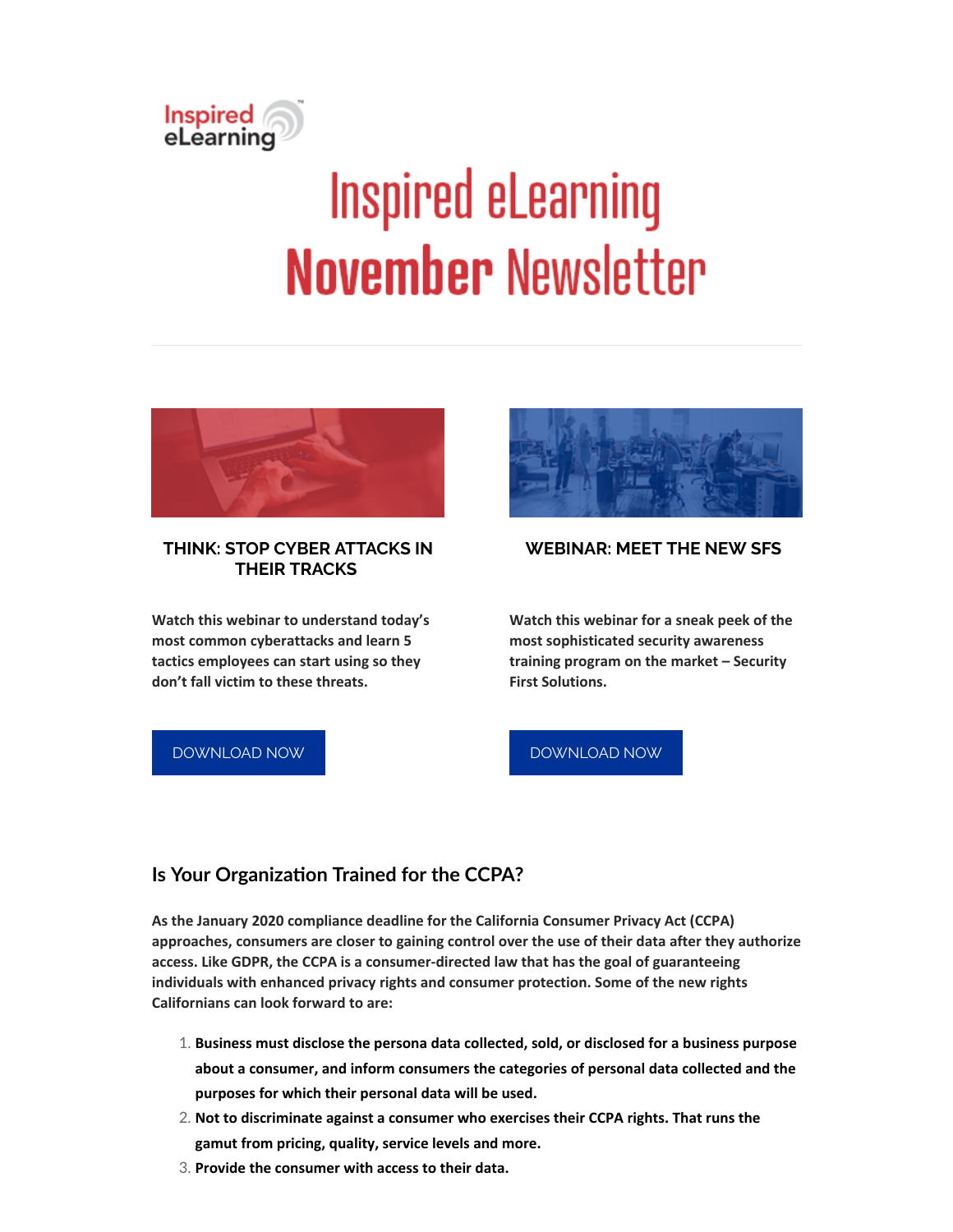- 4. **Upon request, delete personal data of the consumer. If you have shared that personal data with a 3rd-party, they must also delete that data.**
- 5. **Provide the consumer with the ability to opt-out. You must give them the right to opt out of** the sale of their personal data. Part of this includes easy to use links to do that from your **web site.**

**In addition to consumer rights comes responsibilities for businesses. According to [Ovum,](https://ovum.informa.com/resources/product-content/the-ccpa-will-repair-cracks-in-data-governance-capabilities-int002-000258) enterprises looking to adhere to the CCPA, they must implement the following strategic and technological requirements to adequately prepare for the January deadline:**

- **Map consumer data. Create a methodology to track information through its lifecycle, to understand what information is collected, why it is collected, and how it flows through the enterprise. This will ensure responses to consumers' questions – such as "What personal data do you collect?," "Where do you store it?," and "With whom do you share it?" – can be easily answered.**
- **Create an inventory of third parties. List third-party vendors with whom consumer data is shared.**
- **Decide how to handle customer requests. Create a step-by-step process that guides teams on how to handle customer requests and inquiries about how the enterprise uses personal data.**
- **Ensure CDP and data management platform providers include capabilities related to compliance. Platforms should meet CCPA requirements and include measures that ensure compliance.**
- **Review and update existing policies to include consumer rights under the CCPA. Review privacy policies to disclose lists of data collected; categories of third parties where enterprises gather the information, including third parties with whom it is shared; the types of information collected; and the purpose of collecting the data.**
- **Make it clear and easy for consumers to opt out. Post a public privacy disclosure that clearly states the organization doesn't sell personal data.**

**Preparing your systems and updating your processes are crucial, but it's equally as important to**

**educate your workforce on the importance of complying with the CCPA. Inspired eLearning's Security First Solutions offers a California Consumer [Protection](https://inspiredelearning.com/courses/california-consumer-protection-act-ccpa-essentials/) Act Essentials course that can be easily deployed to your entire workforce in multiple languages. The CCPA Essentials course is a 10-minute course that covers topics like intro to the CCPA; three types of applicable businesses; the right to know, disclosure, delete, access, and to equal services and prices; businesses' responsibilities; and penalties for noncompliance.**

| 10100100001111001011                                                 | 010100<br>0100 N.C       |
|----------------------------------------------------------------------|--------------------------|
| 10001110001101010100<br>01010100010100011111                         | 611000<br>(100100)       |
| 01001001001N1110001<br>1001110010010010101                           | <b>KID1110</b><br>111007 |
| 1000000010010100100<br>01100010011010101000<br>101111111111001011101 | 100010<br>010100         |
| 10001110001101010100                                                 | 0100100<br>1011000       |

**Learn more about preparing for the CCPA [here.](https://inspiredelearning.com/blog/is-your-organization-trained-for-the-ccpa/?utm_source=Marketo)**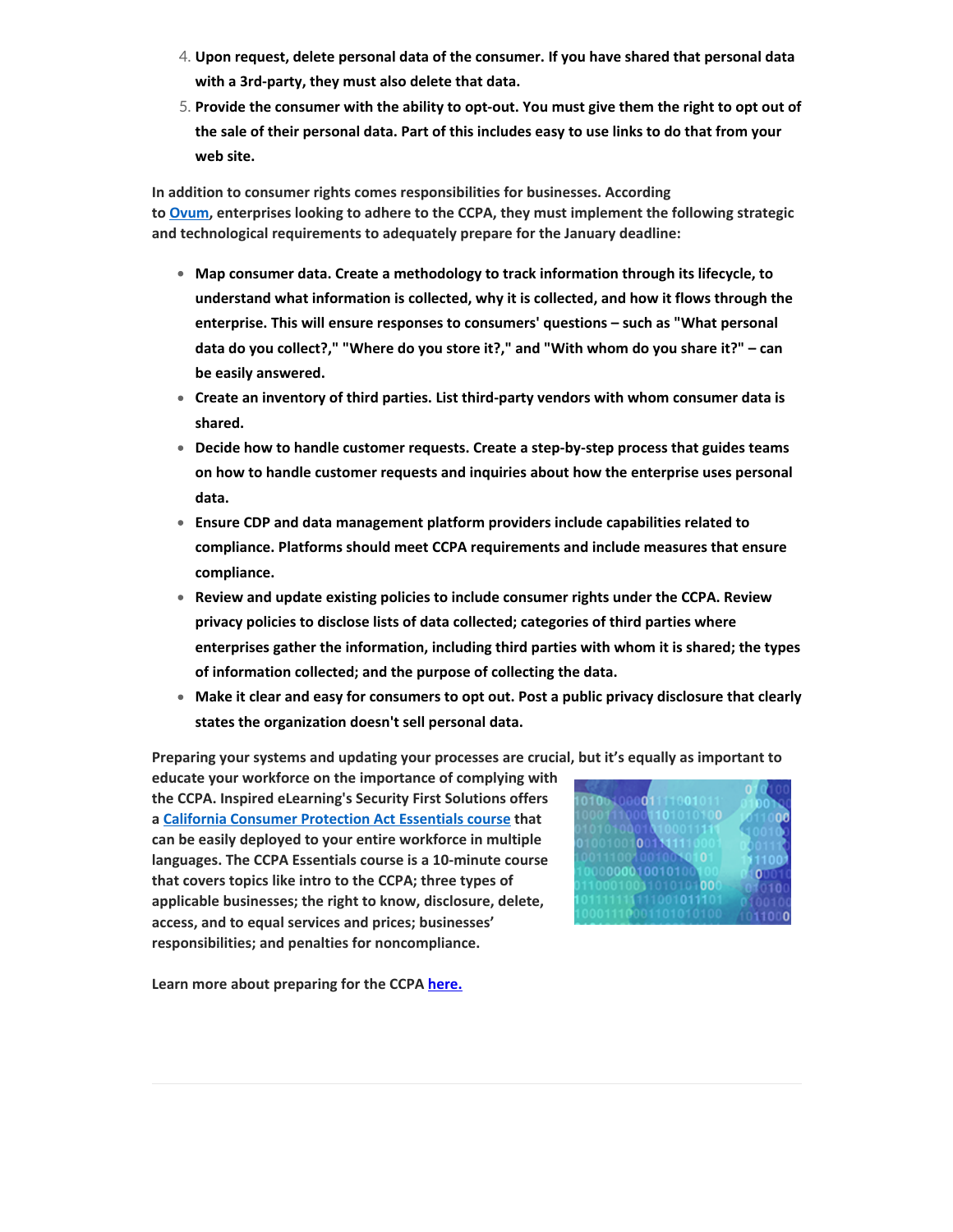# **Chrome Users: Update Your Browser ASAP**

**Kaspersky recently detected a malicious program, labeled WizardOpium, that lets attackers gain unauthorized access to computers through a vulnerability in the Google Chrome browser.**

**The vulnerability was reported to Google, which fixed it in the latest [Chrome](https://chromereleases.googleblog.com/2019/10/stable-channel-update-for-desktop_31.html) update.**



**According to Kaspersky the attacks began from a Korean news site where the attackers injected malicious code. It loads a script from a third-party site that first checks if the system is suitable for infection – they were interested only in Chrome for Windows, not older than version 65. If the operating system and browser requirements are met, the script downloads the WizardOpium exploit piece by piece, reassembles and decrypts it.**

**The script then runs another check on the version of Google Chrome, working exclusively with** Chrome 76 or 77. After verifying that it has the right Chrome version, the script then leverages the **use-after-free vulnerability, based on the improper use of system memory. By manipulating the system memory, the exploit gains permission to read and write data, which it immediately uses to download, decrypt and run the malware package.**

**Long story short, if you're a Google Chrome user, update your browser as soon as possible!**

**This article was originally posted by Kaspersky and can be found [here.](https://www.kaspersky.com/blog/google-chrome-zeroday-wizardopium/29126/)**

## **51%** of Organizations Aren't Ready to Handle a Cyberattack

**Cybersecurity research firm [FireEye](https://inspiredelearning.com/blog/security-awareness-at-fireeye/) revealed that nearly 51 percent of organizations don't believe that they're capable of handling threats like cyberattacks or data breaches.**

| 10474<br><b>ASCOSISSION</b><br>156F0841AC4D500700A20A410FIFTH | <b>BREACHCAFEASTA</b> | <b>STRADES (SCA)</b><br><b>STEED ATTEMPTED</b> | <b>ASSESSMENT</b><br><b>CEREA</b> |  |
|---------------------------------------------------------------|-----------------------|------------------------------------------------|-----------------------------------|--|
| <b>OLDES</b> III<br><b>SECURITY</b>                           | 112711436454999       | <b>BREACH IN ANDREW PROFILE</b>                |                                   |  |
|                                                               |                       |                                                |                                   |  |
|                                                               |                       |                                                |                                   |  |
|                                                               |                       |                                                |                                   |  |
|                                                               |                       |                                                |                                   |  |
|                                                               |                       |                                                |                                   |  |
|                                                               |                       |                                                |                                   |  |
|                                                               |                       |                                                |                                   |  |
|                                                               |                       |                                                |                                   |  |
|                                                               |                       |                                                |                                   |  |
|                                                               |                       |                                                |                                   |  |
|                                                               |                       |                                                |                                   |  |
|                                                               |                       |                                                |                                   |  |
|                                                               |                       |                                                |                                   |  |

**In its latest report, FireEye Cyber [Trendscape](https://www.fireeye.com/offers/rpt-cyber-trendscape.html) Report 2020, FireEye stated that it surveyed over 800 CISOs and senior-level executives across North America, Europe, and Asia to help organizations scale their cybersecurity standards. The report discloses the present scenario of how CISOs across the world are thinking about the current cybersecurity landscape.**

**According to the report, only 49 percent of CISOs are**

**confident that their organization could deal with security incidents or data breaches. Also, nearly 29 percent of organizations with cyber-attack response plans stated that they've not tested them for a year. However, 76 percent of firms stated that they're planning to increase their cybersecurity budget in 2020.**

**"The greatest number of U.S. participants (39 percent) indicated budgetary increase plans of 10 percent or more, followed by the UK (30 percent) and Korea (22 percent)," the report stated.**